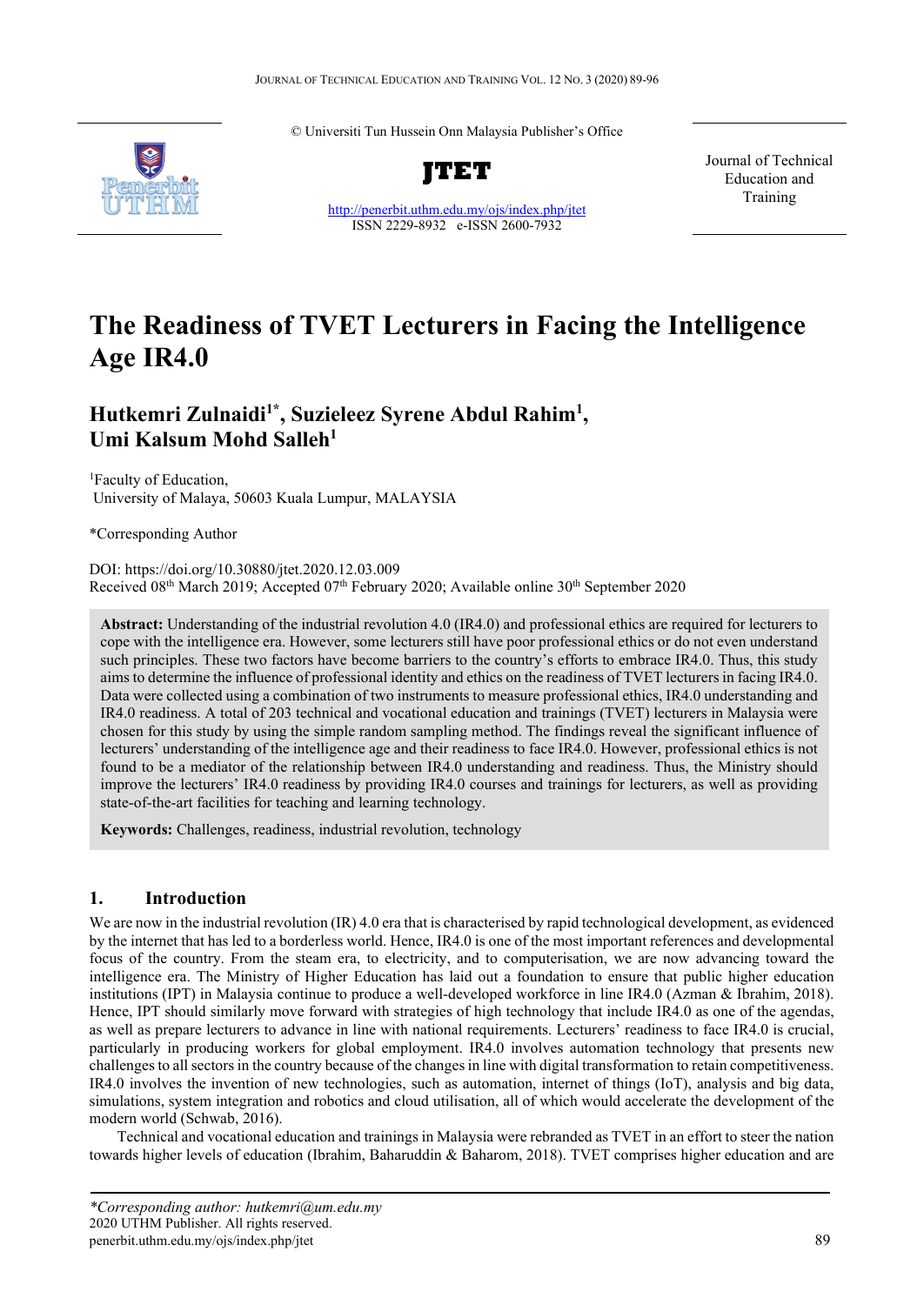expected to change due to IR4.0. All lecturers must therefore prepare for challenges and transformation in higher education. The aim is to ensure that teaching and learning methods are advancing together with the current IR4.0.

Educators are expected to experience challenges as they are teaching the digital generation, who has different learning styles that mostly involve the aid of communication and technology (Rahim & Shamsudin, 2019). In addition, this generation gains information from multiple and various sources and channels. The roles and tasks of lecturers have also changed as they are no longer expected to merely lecture but also curate basic knowledge for their students (Ibrahim, Baharuddin & Baharom, 2018). Hence, lecturers should solidly arm themselves with new skills before facing the Z generation (D'Souza & Mudin, 2018).

Institutions or centres that offer learning streams for skills are the national sources of skilled and semi-skilled workers in various fields (Yussof, Ahmad & Aziz, 2018). In this regard, lecturers train and develop the required workforce to help the country advance towards industrialisation. Hence, lecturers should have the right attitude and positive values, such as discipline, diligence and dedication. Industrial technology especially requires a disciplined workforce that is equipped with a broad base of skills and positive culture and work ethics (Juhan, 2012). Education is the entrance to the intelligent era, and as educators, lecturers are the keys to producing a generation that is ready to face such era. Lecturers are required to embrace certain criteria, such as professional knowledge and ethics, which enable them to produce an intelligent generation. However, studies have found that most lecturers in Malaysia have yet to fulfil these criteria (Yusuf, Ahmad, Awang, 2018). Thus, with unresolved questions on lecturers' readiness towards the era of intelligence, how can IR4.0 be achieved?

Several lecturers at TVET institutes have yet to find the most suitable teaching and learning methods (Nordin, 2011). According to Samsudin, Hassan and Hassan (2013), the drawbacks in achieving meaningful teaching and learning sessions include the lecturers themselves who have yet to utilise and apply sustainable resources in their teaching programs. This finding is in agreement with that of Paryono and Quito (2010), who stated that TVET has a significant role in implementing and encouraging sustainable development as it is the main agent for the frontline workforce, which has direct contact with sustainable issues. In other words, TVET is not only educating for sustainable development but also practising it through policies and practices that are inculcated by lecturers.

Previous research findings have revealed that TVET lecturers are not fully ready and do not really understand how to apply IR4.0 (Azman & Ibrahim, 2108; Ibrahim et al., 2018; Shafei, Haris, Hamzah, 2018). This deficiency is the barrier to the efforts to achieve the targeted IR4.0, which requires the nation to be technology savvy. Hence, relevant parties need to take remedial steps to overcome these problems and thereby achieve a smooth process of technological-based teaching and learning. The Malaysian government has equipped most urban and rural schools with technological facilities. Unfortunately, most teachers fail to fully utilise these facilities (Arifin et al., 2018).

The significant aspects in realising IR4.0 are ethics, morale and identity. Future lecturers are those who are capable of carrying out their responsibilities with great ethics, morale and clear identities. Several issues have been revealed, including one wherein some trainee teachers do not fully understand or follow professional ethics (Bok, 2006). TVET institute that offers skills trends to produce skills and semi-skills workers in various fields (Yussof, Ahmad & Aziz, 2018). In that regard, to train and develop the required workforce towards industrialized countries, students need to be trained to have the right attitude and positive values such as discipline, diligence and dedication (Yussof, Ahmad & Aziz, 2018). Technologies industry requires a disciplined workforce, equipped with a broader based on skills and has a positive culture and work ethic (Juhan, 2012). The skills should be based on the technologies that are available and applied in each respective industry (Amiron, Latib & Subari, 2019).

Teaching ethics should be observed to uplift the teaching profession. As such, lecturers are expected to uphold the responsibilities entrusted to them by conducting their duties consistently and professionally, as well as cementing relationships with other colleagues. However, some lecturers breach professional principles. In addition, lecturers must be knowledgeable not only of their profession but also of their roles as educators for the benefit of students, the society and the nation in general (Akhiar, Shamsuddin & Jusoh, 2012). According to the problem statement, they are determining the significant factors that influence lecturers' readiness in facing the intelligent era. This study also intended to investigate the mediating effects of professional ethics on relationships between IR4.0 understanding and IR4.0 readiness.

### **2. Methodology**

This study implemented quantitative research method in attempt to generalize the research findings and are typically interested in prediction (Harwell, 2011). A correlational survey research design was used as it is in line with the objective of this study which is to find the relationship between variables under study.

#### **2.1 Research Design**

The present research aims to examine the relationships between understanding and professional ethics and the effects of such relationships on IR4.0 readiness by using structural equation modelling (SEM) (Byrne, 2012; Piaw, 2014; Hoyle, 1995). A correlation survey was conducted to determine IR4.0 readiness, IR4.0 understanding and professional ethics amongst TVET lecturers in Malaysia. Piaw (2006) stated that a survey is a method for collecting sample information by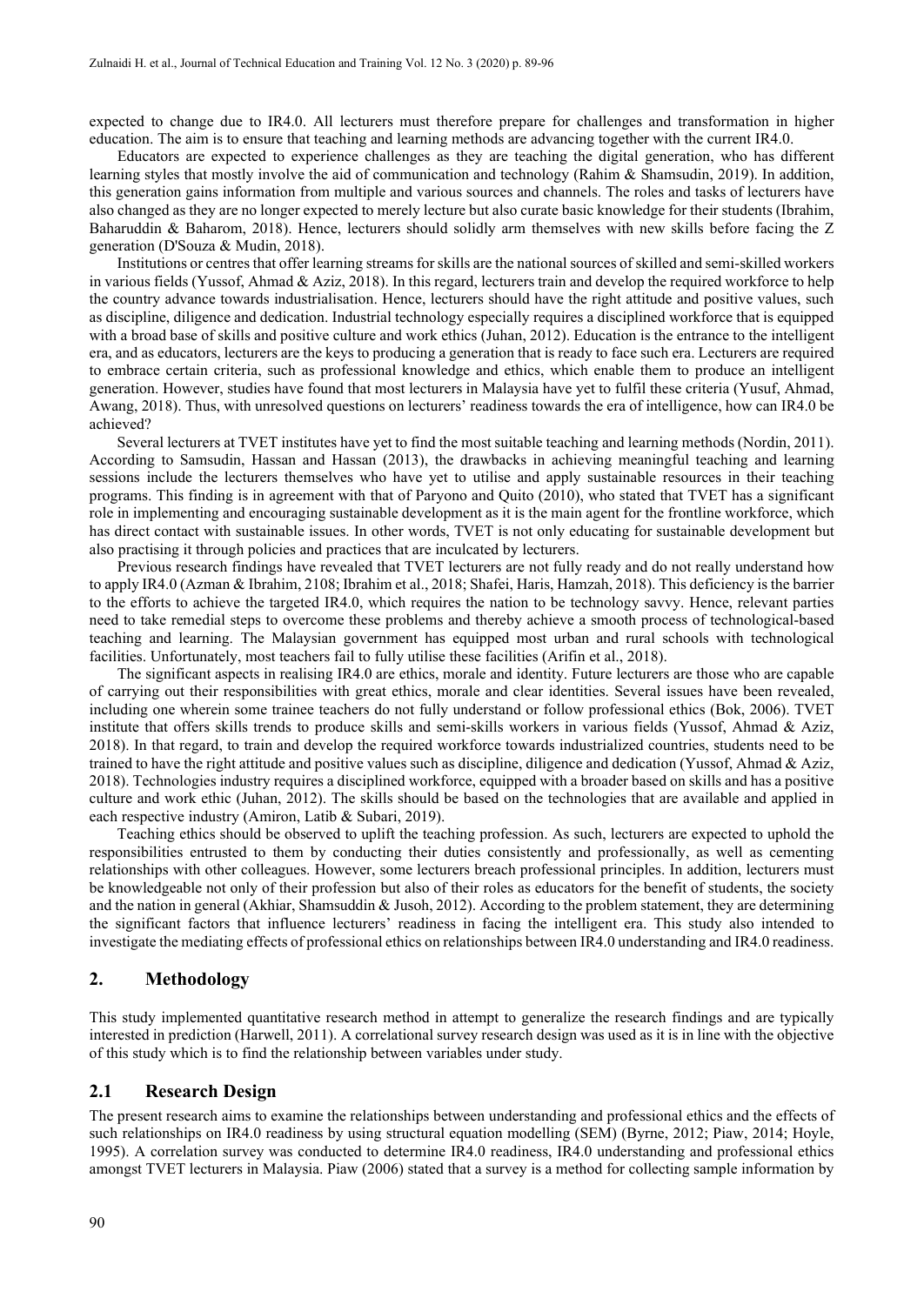using a questionnaire that respondents are required to answer independently. Figure 1 indicates the Priori model that shows the integration of variables developed from theories and previous studies. The three main variables are understanding, professional ethics and IR4.0 readiness, and their correlation is indicated by the straight arrows. On the basis of relevant literature, the model integrates these variables that were not examined previously, and SEM is used to evaluate the fit of this model.



**Fig. 1 - Priori model (Hutkemri & Zamri, 2017)**

## **2.2 Participants**

The population of the current research consisted of TVET lecturers in Selangor, Malaysia. The simple random sampling method was used to select the participants. Patton (1990) mentioned no rules in determining the sample size but preferred a big sample for research surveys using a questionnaire. Sudman (1976) asserted that a minimum of 100 elements are required for each major group or subgroup in a sample. The current research involved 203 lecturers in Malaysia. Of the respondents, 86 (42.4%) were male lecturers, and 117 (57.6%) were female lecturers. In terms of teaching experience, 45 (22.2) lecturers have below 5 years of teaching experience, 71 (35.0%) have 5 to 10 years, and 87 (42.9%) lecturers have 10 years or more. The respondents completed a questionnaire that included five items on IR4.0 readiness, IR4.0 understanding and professional ethics.

### **2.3 Measurement**

The scales to measure understanding and IR4.0 readiness were adapted from Hutkemri & Zamri (2017), whilst the scale to test professional ethics was adapted from Buntoro (2014). These scales were used as data collection tools for the present study. A five-point Likert scale ranging from 1 ('strongly disagree') to 5 ('strongly agree') was employed to measure professional ethics, IR4.0 understanding and IR4.0 readiness. This questionnaire was referred to two experts to verify its validity. Validity refers to the accuracy and truthfulness of a tool for measuring an instrument. Before an actual study is carried out, the instrument must first go through a process to test its validity and ability to measure what should be measured (Pallant, 2013). After amendments were made on the basis of the recommendations given by the experts, the pilot study was conducted on 50 TVET lecturers in Bangi, Malaysia. The pilot study aimed to test the understanding of the respondents on the accuracy and appropriateness of terms, sentence structure and use of language, thereby reducing the format and words in the item–item questionnaire (Baba, 1997). The results of the pilot study were processed using SPSS version 25.0, with a few items tested using Cronbach's alpha to measure their reliability. According to Konting (1997), Cronbach's alpha values between .60 and .80 are acceptable, and values less than .60 are considered low and unacceptable. The results of the pilot study indicated that the questionnaire items had high reliability in the range of .78– .96 (professional ethics,  $\alpha = .96$ ; IR4.0 understanding,  $\alpha = .91$ ; IR4.0 readiness,  $\alpha = .78$ ).

### **2.4 Data Analysis**

Data analysis was conducted in three steps. The first step considered significant data screening-related issues, such as handling of missing data, multi-collinearity, and identification of outliers and normality by using the Statistical Package for the Social Sciences 23.0 software. Outliers were identified through a boxplot for each sub-construct. For the examination of normality, the skewness and kurtosis values of each item ranging from −1.96 to +1.96 at the 0.05 significance level (Hair, Black, Babin, & Anderson, 2010) were used. In terms of multi-collinearity, the correlation amongst factors should be less than 0.90 (Kline, 2005). In the second step, confirmatory factor analysis (CFA) and descriptive statistics were conducted. CFA using AMOS 18.0 was performed to explore whether the established dimensionality and the factor-loading pattern fit the Malaysian context. Moreover, a measurement model was examined between the related variables for each construct developed from theories and empirical studies. In the final step, an a priori model was evaluated. The fit indices of the measurement and the structural models were also tested in reference to specific criteria.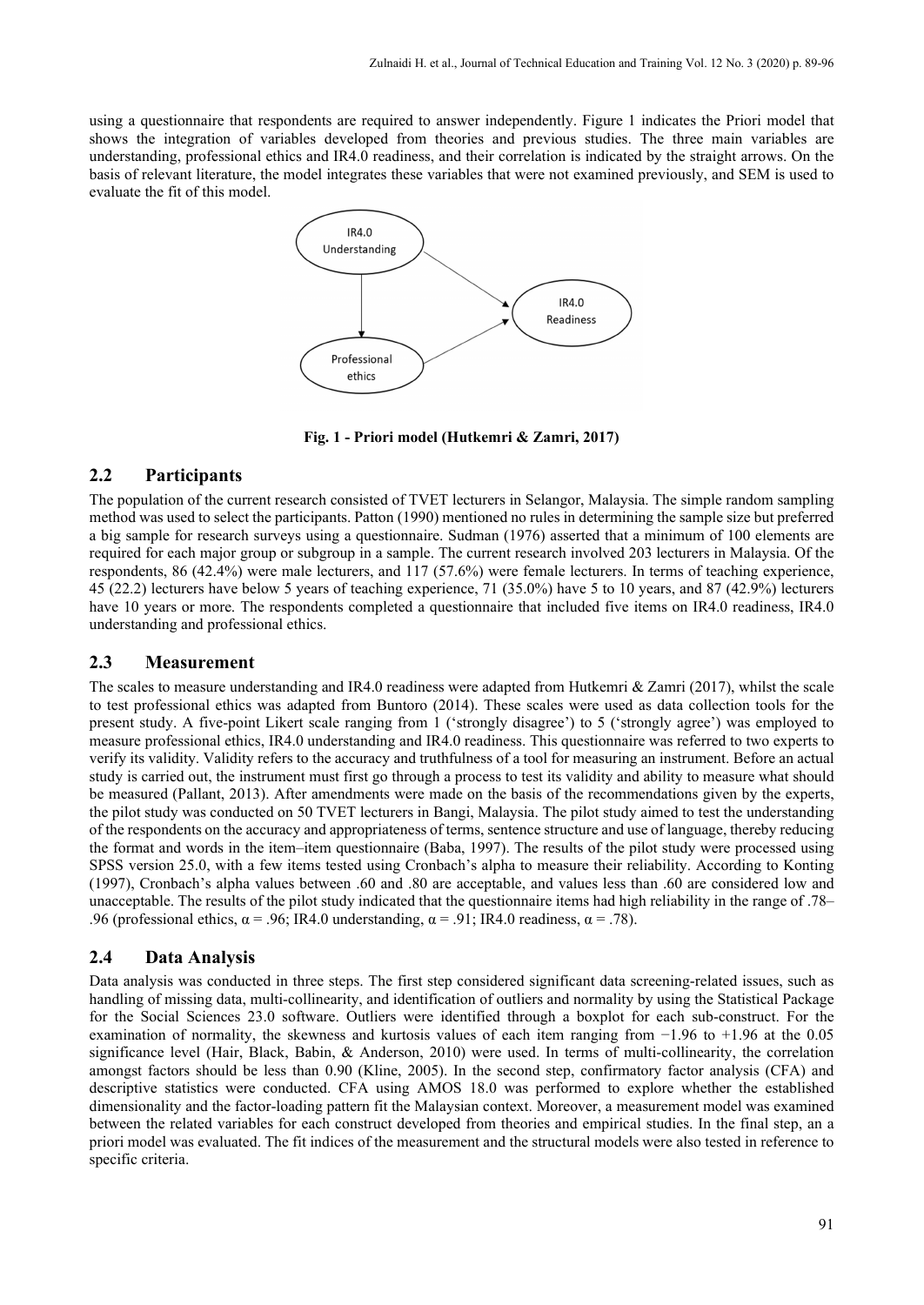Indirect effects were analysed using a bootstrapping procedure with the bias corrected percentile method (Guan, 2003). This procedure produced an empirical representation of the sampling distribution of the mediating effect by managing the acquired sample of size *n* as a representation of the population in miniature (Hayes, 2009). This procedure was replicated for a total of *k* times (typically at least 1,000). Exactly 5,000 sub-samples for bootstrapping procedures are recommended, but the current research employed the maximum likelihood bootstrapping procedure with a bootstrap sample of 1,000 and a bias correction confidence interval of 95% (Mohamad, Mohamad, Ali & Awang, 2018). Byrne (2013) and Guan (2003) validated that the bootstrapping procedure in the AMOS program is suitable to manage nonnormal data.

Goodness of fit was examined by using the chi-square  $(\chi^2)$  (p>.05), comparative fit index (CFI>.90), Tucker Lewis index (TLI>0.90) and root-mean-square error of approximation (RMSEA<.08) (Awang, 2012). In addition, the Cronbach's alpha coefficients, Composite Reliability (CR) and Average Variance Extracted (AVE), were calculated. Cronbach's alpha was computed to determine the reliability of the instrument (total and sub-constructs). CR considers that indicators have distinct loadings, whereas AVE captures the variance of its indicator (Awang, Afthanorhan, & Asri, 2015; Mohamad, Mohammad, Ali, & Awang, 2018). Hair et al. (2010) reported that alpha values of .60 to .70 are satisfactory. CR should be more than .60, and AVE should be higher than .50 (Awang, 2012; Mohamad, Mohammad, Ali, & Awang, 2018).

#### **3. Results**

In the current research, the amount of missing data varied from 0% to .5% per item, and the missing items were completely random (MCAR) (Kline, 2005). Table 1 lists the means, standard deviations, correlation matrix and skewness and kurtosis for all variables.

| Variable               |          |                  |        |
|------------------------|----------|------------------|--------|
| 1. Professional ethics |          |                  |        |
| 2. IR4.0 understanding | $.75***$ |                  |        |
| 3. IR4.0 readiness     | $.63***$ | $.80^{\ast\ast}$ |        |
| <b>Skew</b>            | $-1.90$  | $-1.02$          | $-.59$ |
| Kurtosis               | 2.61     | .30              | $-.23$ |
| Mean                   | 4.65     | 4.26             | 4.01   |
| SD                     | .61      | .80              | .71    |

**Table 1 - Correlation matrix, means and standard deviations.**

\*\* Correlation is significant at the 0.01 level (two-tailed)

Table 1 reveals a strong level of correlation (.63 to .80) between the constructs. The analysis revealed that the correlation between professional ethics and IR4.0 understanding  $(r = .75, p < .01)$ , professional ethics and IR4.0 readiness  $(r = .63, p < .01)$  and IR4.0 understanding and IR4.0 readiness  $(r = .80, p < .01)$  were all significant and strong. This correlation indicates that the discriminant validities of the variables were attained because the correlation matrix yielded correlations of less than 0.90 (Kline, 2005). In terms of univariate normality, the preliminary analysis shows that all of the items of professional ethics, IR4.0 understanding and IR4.0 readiness reached univariate normality (skewness and kurtosis values ranged from −.23 to 2.61). The bootstrapping procedure was used to obtain accurate and stable parameter estimates for this dataset (Awang, 2012; Hayes, 2009). In addition, the mean values varied amongst the variables, with professional ethics at  $M = 4.65$  and  $SD = .61$ , IR4.0 understanding at  $M = 4.26$  and  $SD = .80$  and IR4.0 readiness at  $M =$ 4.01 and  $SD = .71$ .

#### **3.1 Testing the Hypothetical Structural Model**

The outcomes of the SEM analysis revealed the hypothetical structural model at  $\chi^2$  = 363.64,  $\chi^2/df$  = 4.18, RMSEA = .07, TLI = .90 and CFI = .90. All evaluations resulted in an acceptable model fit for the Malaysian context. All factor loadings of the three variables ranged from .50 to .93. The factor loading values exceeded the .50 desirable standard (Hair et al., 2010). Table 2 demonstrates that the hypothetical structural model is satisfactory.

| Parameter    | Coefficient |  |  |  |
|--------------|-------------|--|--|--|
| χ2           | 363.64      |  |  |  |
| $\chi^2/df$  | 4.18        |  |  |  |
| <b>RMSEA</b> | .07         |  |  |  |
| TLI          | .90         |  |  |  |
| CFI          | 90          |  |  |  |

**Table 2 - Results of the hypothetical structural model.**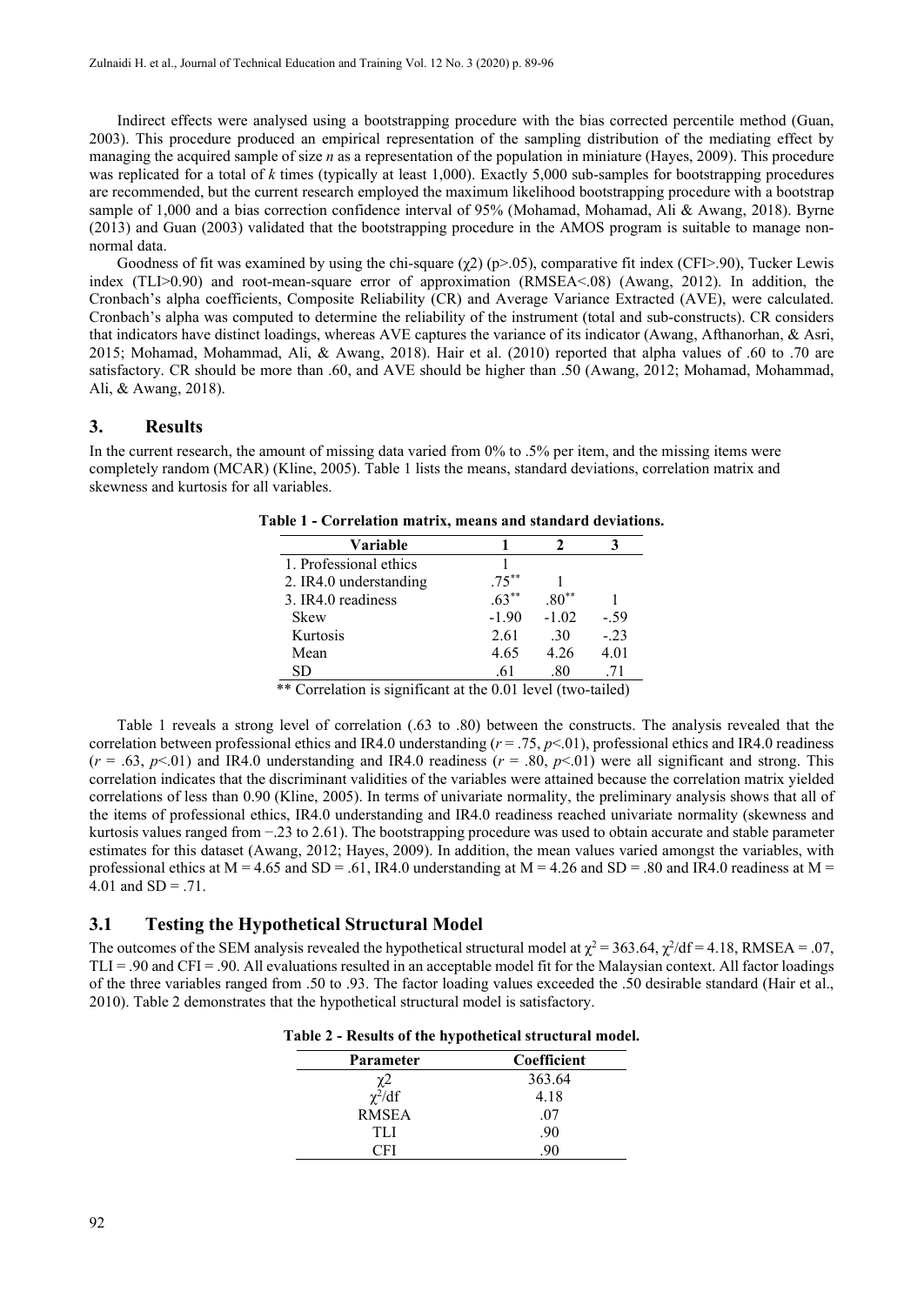Note: χ<sup>2</sup>: Chi-square goodness of fit; df: degrees of freedom; CFI: comparative fit index; TLI: Tucker Lewis fit index (TLI); RMSEA: root-mean-square error.

In addition, the CFA model presented in Figure 2 became the final model that indicated the relationships amongst professional ethics, IR4.0 understanding and IR4.0 readiness in the Malaysian context. The final model derived from the current research can be used as an alternative in explaining previous studies on the relationships between professional ethics, IR4.0 understanding and IR4.0 readiness.



**Fig. 2 - Final model of the study.**

### **3.2 Relationships between IR4.0 Understanding and IR4.0 Readiness**

IR4.0 understanding positively affected IR4.0 readiness. Significant relationships were noted between the two constructs  $(\beta = .89, t = 8.438, p < 01)$ . Thus, the hypothesis that lecturers who observe professional ethics perform well in IR4.0 readiness was fully confirmed.

#### **3.3 Relationships between IR4.0 Understanding and Professional Ethics**

IR4.0 understanding positively affected professional ethics. Significant relationships were noted between the two constructs  $(\beta = .79, t = 13.49, p < 01)$ . Thus, the hypothesis that students who utilise IR4.0 understanding show positive professional ethics was fully confirmed.

### **3.4 Mediating Effects of Professional Ethics on Relationships between IR4.0 Understanding and IR4.0 Readiness**

Professional ethics did not show a mediating effect on the relationship between IR4.0 understanding and IR4.0 readiness. Table 3 lists the results of the mediating effect analysis using the bootstrapping procedure.

| Table 3 - Output of mediating effect |                                                                                                                                                                                                                                                                                                                                    |         |                 |         |                |  |
|--------------------------------------|------------------------------------------------------------------------------------------------------------------------------------------------------------------------------------------------------------------------------------------------------------------------------------------------------------------------------------|---------|-----------------|---------|----------------|--|
| Path                                 | Direct effect                                                                                                                                                                                                                                                                                                                      |         | Indirect effect |         | Result         |  |
|                                      |                                                                                                                                                                                                                                                                                                                                    | P value |                 | Nilai P |                |  |
| $U \rightarrow PE \rightarrow R$     | -89                                                                                                                                                                                                                                                                                                                                | .001    | .03             | .769    | Full mediation |  |
|                                      | $\mathbf{r}$ $\mathbf{r}$ $\mathbf{r}$ $\mathbf{r}$ $\mathbf{r}$ $\mathbf{r}$ $\mathbf{r}$ $\mathbf{r}$ $\mathbf{r}$ $\mathbf{r}$ $\mathbf{r}$ $\mathbf{r}$ $\mathbf{r}$ $\mathbf{r}$ $\mathbf{r}$ $\mathbf{r}$ $\mathbf{r}$ $\mathbf{r}$ $\mathbf{r}$ $\mathbf{r}$ $\mathbf{r}$ $\mathbf{r}$ $\mathbf{r}$ $\mathbf{r}$ $\mathbf{$ |         | P T R A         |         |                |  |

**Note:** PE: professional ethics; U: IR4.0 Understanding; R: IR4.0 readiness.

Table 3 illustrates the outputs of the mediating effects of professional ethics as determined using the bootstrapping procedure, wherein only a positive partial mediating effect  $(\beta = .03, p > .05)$  for IR4.0 understanding on IR4.0 readiness  $(\beta = .89, p<.01)$  was found.

#### **4. Discussion**

This study determined that professional ethics amongst TVET lecturers are high. Lecturers have respectable responsibilities and tolerance in carrying out their tasks. Similarly, they provide a good quality of teaching service, which is actually a basic requirement to produce quality students. This statement supports Ayub (2005), who stated that an educator should deliver a great quality of service and provide a wide range of skills. This emphasize to the Malaysia government policy on IR4.0, the policy envisions Malaysia as a strategic partner for smart manufacturing, primary destination for high-technology industries and total solution provider for manufacturing sector and related services in the region (MITI, 2018). TVET lecturer need to produce highly creative graduates with the ability to think creative and competent to serve the industry.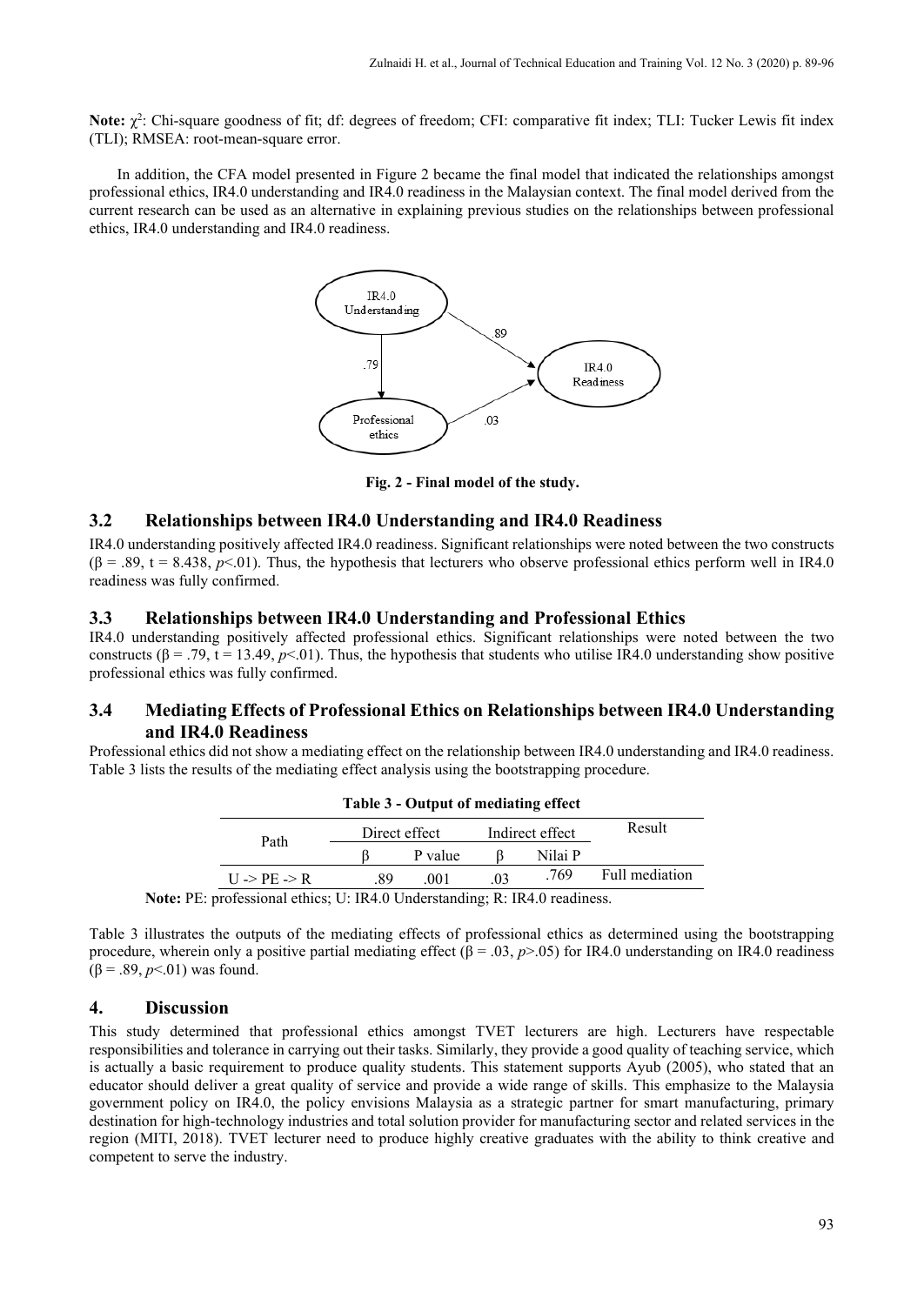In addition, TVET lecturers have embraced a sound understanding of IR4.0. Lecturers have great collaboration and apprehension on the current global development issues. This finding supports those of Ibrahim et al. (2018) who also found that the IR4.0 understanding of TVET lecturers is at the moderate level. By contrast, Rase (2013) stated that lecturers have a low level of knowledge. At present, the education system should focus on learning where to lean towards IR4.0 in order to produce holistic, creative, inventive and critical graduates. Hence, stakeholders and relevant sectors should work together in discussing various efforts and actions to be taken to face coming changes (Azman & Ibrahim, 2018). Failure to introduce and implement the IR4.0 policy would put institutions at a disadvantage in the global competition (Ahmad, 2017). Thus, lecturers need more exposure to the ways through which they can empower themselves in managing IR4.0 requirements (Abdullah, Hoque, Ramlan & Shafee, 2019). All these needs can be met through extensive training and human resource development (Makhbul, 2018).

IR4.0 readiness remains at a moderate level and thus needs further enhancement. This finding is the same as those of Ibrahim et al. (2018) and Shafei et al. (2018). TVET lecturers perceive that the IR4.0 courses organised by the Ministry are still insufficient, and they highlight the lack of funds to support themselves if they are to enrol in IR4.0 courses without Ministry support. According to the research findings, the Ministry of Education clearly needs to provide additional courses and training to introduce IR4.0 to TVET lecturers. This result is in line with those of Nordin (2011), who stated that serious commitment from the organisation is necessary in order to shift one's readiness, particularly through courses and training. Most importantly, such courses and training must be free of charge or require minimal financial charges. This effort should enhance the IR4.0 readiness and improve the self-confidence of TVET lecturers. Meanwhile, all lecturers have to be ready to attend relevant courses and training organised by the Ministry from time to time.

This study determined a positive direct effect of IR4.0 understanding on IR4.0 readiness, with the former enhancing the latter. This finding supports those of Ilias and Ladin (2018), who found a significant correlation between understanding and readiness. A positive direct effect of IR4.0 understanding on professional ethics was also found, with the former enhancing professional ethics amongst TVET lecturers when high. However, we must note that professional ethics do not mediate the relationship between IR4.0 understanding and IR4.0 readiness. That is, TVET lecturers do not need professional ethics to enhance their IR4.0 readiness, but they do require IR4.0 understanding. Therefore, any future plan to enhance lecturers' IR4.0 readiness should consider their IR4.0 understanding. Efforts should include organising courses and training for lecturers, as well as providing state-of-the-art facilities for teaching and learning technology. This result supports those of Xing and Marwal (2017) who stated that universities should be interdisciplinary in their offerings, such as providing virtual lecture rooms and libraries. In addition, lecturers have to be competent and ever ready to execute their teaching and learning in the IR4.0 era.

#### **5. Conclusion**

This study serves as the foundation for future research. The findings and information gathered from this study could become a valuable reference for other parties in implementing IR4.0 at higher education levels. This study contributes a new IR4.0 lecturers' readiness model, which involves two main factors, namely, professional ethics and IR4.0 readiness. Other relevant factors could also influence the implementation of IR4.0, and they include the use of technology, identity, morale and ethics. Future researchers could consider these factors to gather in-depth information on IR4.0 implementation amongst lecturers.

#### **Acknowledgement**

The authors would like to thank Mr. Mohamad Zuber Abd Majid for data collection contribution.

#### **References**

Abdullah, Z., Hoque, K.E., Ramlan, N.H., Shafee, S. (2019). Designing the structural model of TVET lecturers' professionalism and generic skills based on an empirical study in Malaysia. *SAGE Open*, 9, 3. 1–18.

Ahmad, F. (2017). *4.0 Industrial Challenge 21st Century Student*. Retrieved 2017, April 12, from http://www.sinarharian.com.my/kampus/cabaran-industri-4-0-mahasiswa-abad-ke-21-1.658360.

Akhiar, Shamsuddin, P.S., & Jusoh, M.K. (2012). *The Foundation of Professional Leadership and Professional Development*. Kuala Lumpur: Freemind Horizons.

Amiron, E., Latib, A.A., & Subari, K. (2019). Industry revolution 4.0 skills and enablers in technical and vocational education and training curriculum. *International Journal of Recent Technology and Engineering*, 8, 1C2. 484–490.

Ariffin, A., Hamzah, N., Subramaniam, T.S., Rubani, S.N.K., & Zakaria, N. (2018, September). *Student Acceptance of Massive Open Online Course Application (MOOC) at Tun Hussein Onn University of Malaysia*. Paper presented ate the 8th National Conference in Education – Technical & Vocational Education and Training (CiE-TVET) 2018 (294–301). e-ISBN: 978-967-0823-41-6.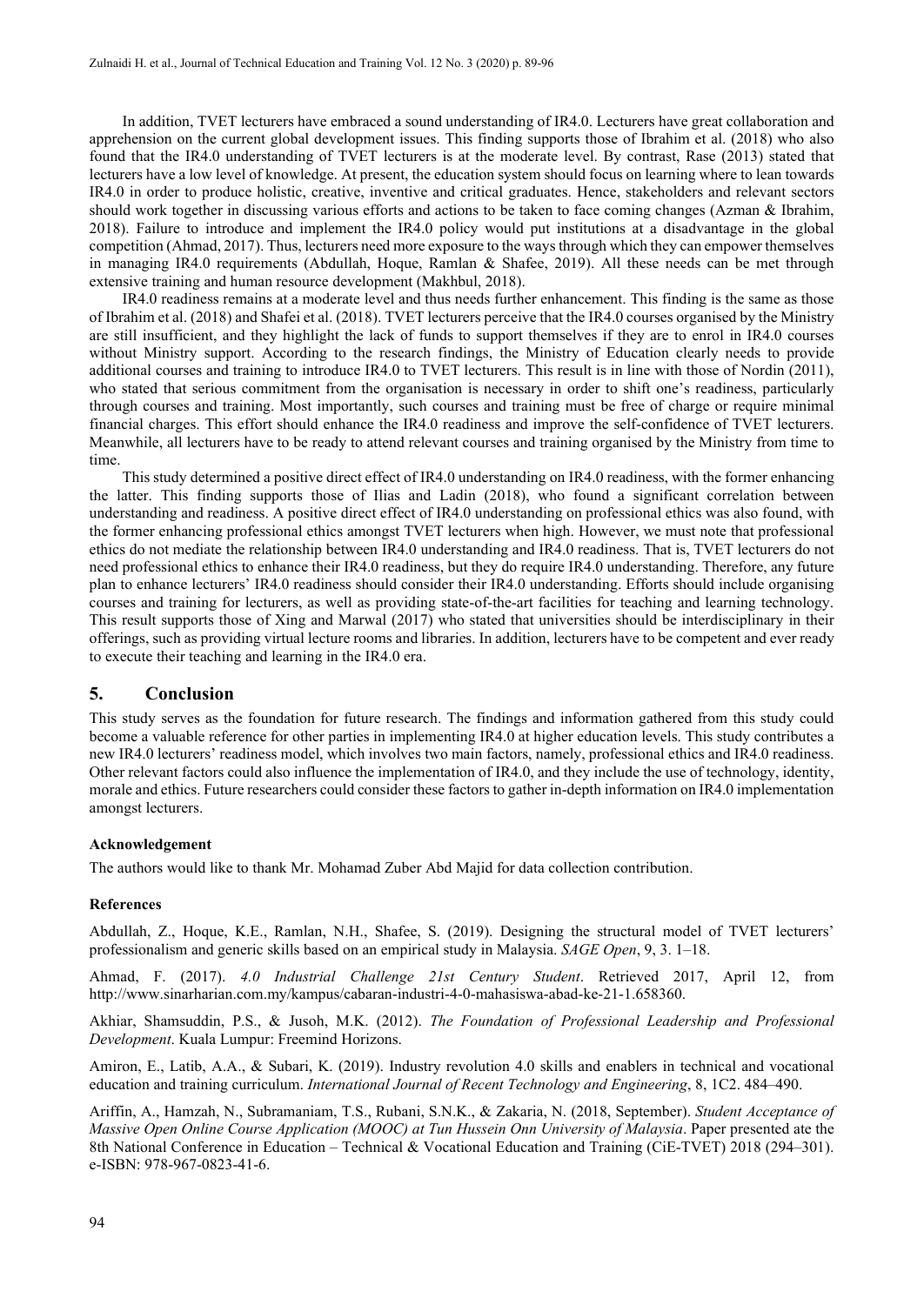Azman, Z., & Ibrahim, J. (2018, September). *The Readiness of Nilai Polytechnic Graduates in Facing the Wave of Industrial Revolution 4.0 (IR 4.0).* Paper presented at the 8th National Conference in Education - Technical & Vocational Education and Training (CiE-TVET) 2018. 523–532. e-ISBN: 978-967-0823-41-6.

Awang, Z. (2012). *A handbook on structural equation modeling (SEM) using AMOS*. Bangi: MPWS Publication Sdn Bhd.

Awang, Z., Afthanorhan, A., & Asri, M.A.M (2015). Parametric and non-parametric approach in structural equation modeling (SEM): The application of bootstrapping. *Modern Applied Science,* 9, 9. 58–67.

Baba, A. (1997). *Research statistic in education and social science*. Bangi: National University of Malaysia Press.

Bok, D. (2006). *Our underachieving colleges: A candid look at how much students learn and why they should be learning more*. Princeton, NJ: Princeton University Press.

Buntoro, D.A. (2014). *The Influence of Professional Ethics, Motivation, Competence and Job Satisfaction On Teacher Performance*. Thesis. Faculty of Economics and Business, UIN Syarif Hidayatullah Jakarta.

Byrne, B.M. (2012). *Structural Equation modeling with Mplus. Basic concepts, applications, and programming*. New York: Routledge.

Byrne, B.M. (2013). *Structural equation modeling with AMOS: Basic concepts, applications, and programming*. Routledge.

Piaw, C.Y. (2014). *Regression test, factor analysis, and SEM analysis*. Shah Alam: McGraw Hill Education

Guan, W. (2003). From the help desk: bootstrapped standard errors in H. J. Newton (Eds.), *The stata journal* (71–80). College Station, TX: Stata Press.

Harwell, M.R. (2011), *Research Design: Qualitative, Quantitative, and Mix Methods*. In Conrad, C. and Serlin, R. (Eds.), The SAGE Handbook for Research in Education: Pursuing ideas as the Keystoneof exemplary inquiry ( $2<sup>nd</sup>$  Edition). SAGE, Thousand Oaks, CA.

Hair, J.F., Black, W.C., Babin, B.J., & Anderson, R.E. (2010). *Multivariate data analysis (7th Edition)*. Englewood Cliffs, NJ: Prentice Hall.

Hayes, A.F. (2009) Beyond Baron and Kenny: Statistical mediation analysis in the new millennium. *Communication Monographs, 76*(4), 408–420. doi: 10.1080/03637750903310360

Hoyle, R.H. (1995). The structural equation modeling approach: Basic concepts and fundamental issues. In R. H. Hoyle (Ed.), *Structural equation modeling: Concepts, issues, and applications* (1–13). London: Sage Publication.

Hutkemri & Zamri, S.N.A.S. (2017). Mathematics teacher's readiness toward information and communication technology application: the mediating role of facilities. *[Advanced Science Letters](https://www.researchgate.net/journal/1936-7317_Advanced_Science_Letters)*, *22*(8), 2027–2030. DOI: [10.1166/asl.2016.7764](http://dx.doi.org/10.1166/asl.2016.7764)

Ibrahim, R., Baharuddin, S., & Baharom, H. (2018, September). Strengthening TVET: *Readiness Level Polytechnic Lecturer in Education Transformation National 21st Century as the Industrial Revolution 4.0*. Paper presented at the 8th National Conference in Education – Technical & Vocational Education and Training (CiE-TVET) 2018 (261–270). e-ISBN: 978-967-0823-41-6.

Ilias, K., & Ladin, C.A. (2018). Understanding and readiness of industrial revolution 4.0 among student's institute of teacher education, Ipoh. *The Online Journal of Islamic Education*, 6, 2. 18–26.

Juhan, R. (2012). *Level of readiness for polytechnic engineering students on safety in the workshop.* Department of Technical Education. University of Tun Hussein Onn Malaysia.

Kline, R.B. (2005). *Principles and practice of structural equation modeling*. New York: The Guilford Press.

Konting, M.M. (1997). *Method of educational research*. Kuala Lumpur: Dewan Bahasa dan Pustaka.

Makhbul. Z.K.M. (2018). 5 components handle industry challenge 4.0. *Berita Harian*. Downloaded from https://www.bharian.com.my/rencana/muka10/2018/01/370721/5-komponen-tangani-cabaran-industri-40

Ministry of International Trade and Industry (MITI). (2018). *Industry 4WRD: National policy on industry 4.0*. Perpustakaan Negara Malaysia.

Mohamad, M., Mohammad, M., Ali, N.A.M., & Awang, Z. (2018). The impact of life satisfaction on substance abuse: Delinquency as a mediator. *International Journal of Adolescence and Youth*, *23*(1), 25–35, doi: 10.1080/02673843.2016.1267021